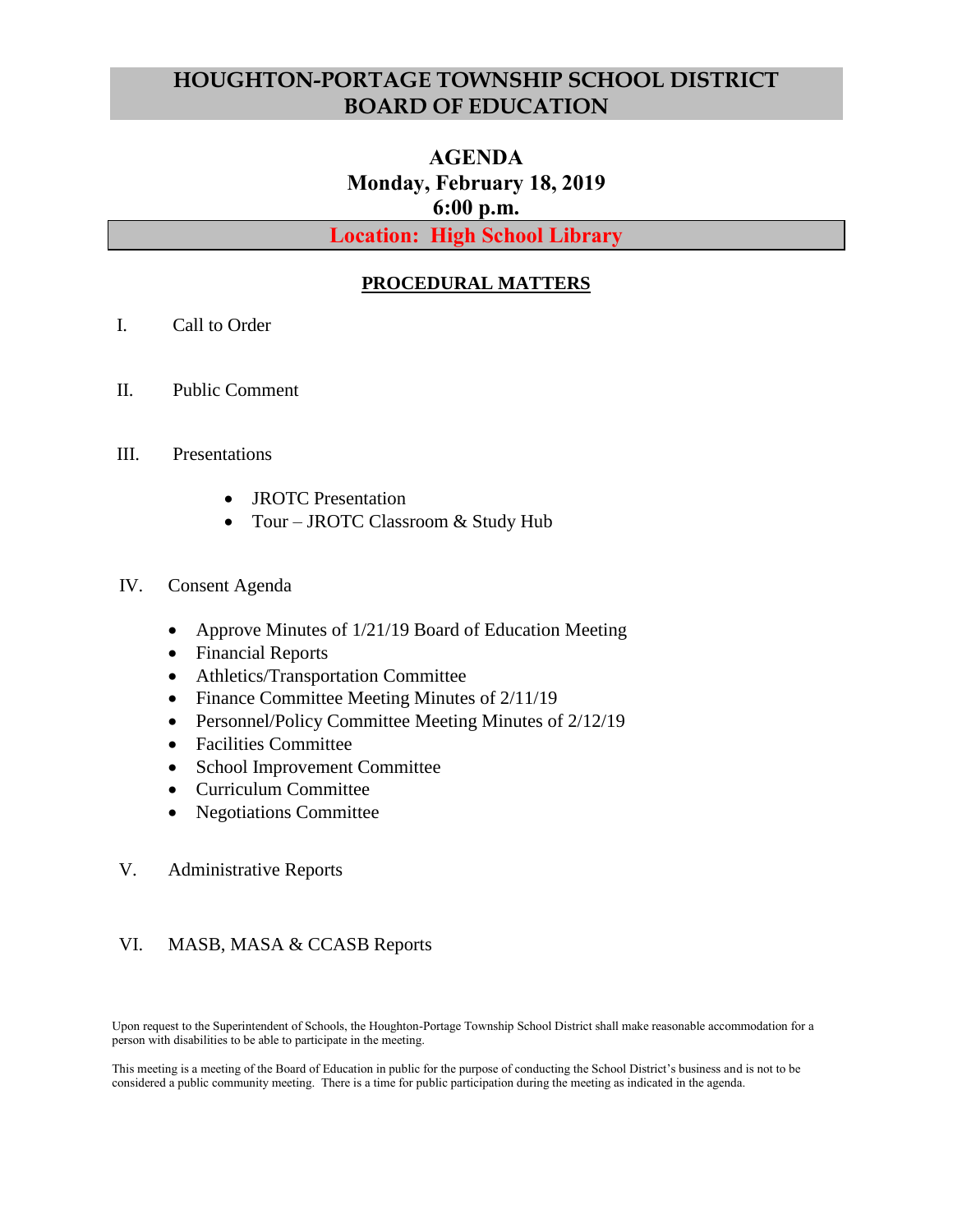- VII. Discussion Items
	- **1.** Merit Pay Policy

#### VIII. Action Items

- **1.** Merit Pay Policy
- **2.** District Wellness Policy
- IX. Other Concerns or Public Comment
- X. Adjournment

Upon request to the Superintendent of Schools, the Houghton-Portage Township School District shall make reasonable accommodation for a person with disabilities to be able to participate in the meeting.

This meeting is a meeting of the Board of Education in public for the purpose of conducting the School District's business and is not to be considered a public community meeting. There is a time for public participation during the meeting as indicated in the agenda.